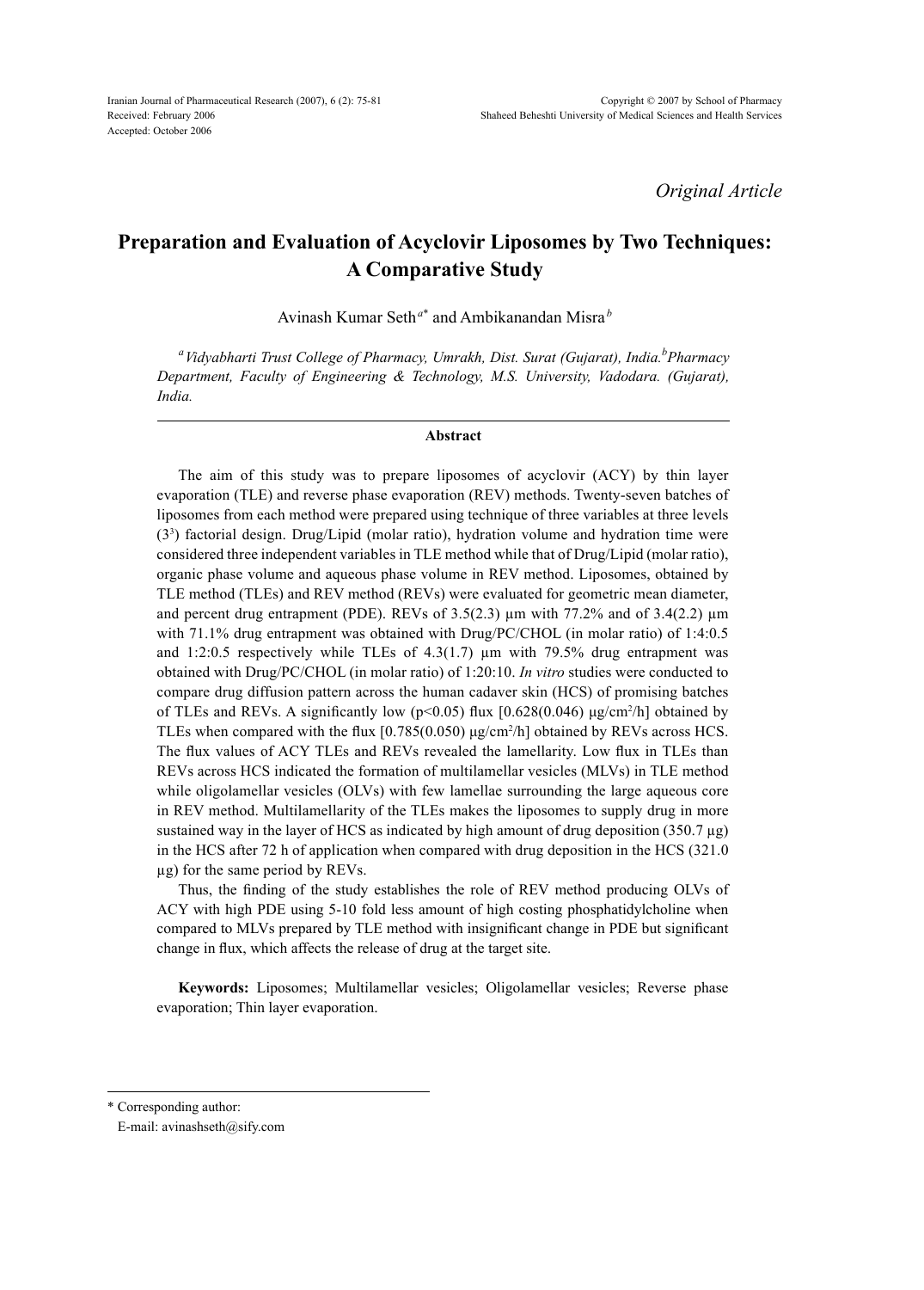# **Introduction**

Liposomes (1) have been proposed as delivery systems for topical application, and efforts have been made in an attempt to shed potentiality of liposomes in dermatological treatment (2). Delivery systems have to be developed to impart targeted therapeutic effect topically. Unlike many parts of the body, the skin can be reached directly and hence it is assumed that drug delivery to the tissue is relatively easy. Unfortunately, the treatment of various skin diseases exhibits some difficulties, particularly when superficial layer of the stratum corneum is not the target site and drug penetration into deeper skin strata is required (3). Many skin penetration enhancers have been used to increase the drug levels within deep skin strata, i.e. deeper stratum corneum, epidermis and dermis by means of an increase of the skin permeability coefficient (4-5), a corresponding increase in transdermal penetration can lead to certain drawbacks. Thus, liposomes have been found appropriate to act as topical drug delivery systems (6-12).

Acyclovir, an antiviral drug is widely used in the treatment of herpes simplex (types 1 and 2). Unfortunately, its gastro-intestinal absorption is only 15-30% (13). Above this, it is reported to have many toxic effects if administered intravenously and penetrated poorly through skin, if delivered in conventional topical bases (14). Thus, within the scope of development of topical liposomal drug delivery devices, we focused on to develop different types of liposomes entrapping maximum drug utilizing optimum proportions of lipid and other stabilizing agents. Three variables at three levels (33 ) factorial design method was adopted considering promising variables viz; Drug/Lipid (molar ratio), hydration volume, and hydration time in TLE method while Drug/Lipid (molar ratio), organic phase volume and aqueous phase volume in REV method. Comparative evaluation of developed liposomes was conducted for their geometric mean diameter, percent drug entrapment and for *in vitro* drug diffusion studies across HCS. Results of diffusion study of both types of liposomes were related to determine the lamellarity of the liposomes considering total deposition of liposomal acyclovir in layers of HCS prepared by TLE and REV methods.

#### **Experimental**

## **Materials**

Acyclovir was received as a gift sample from Cadila Pharma, Ahmedabad and Phosphatidylcholine (type-E 80) from Lipoid Gmbh, Germany. Cholesterol was purchased from S. D. Fine chemicals, Mumbai, α-tocopherol from Himedia, Mumbai, and Dialysis sacks [Mol wt. 12,000 (cut off)] from Sigma Chemical Co. St Louis, MO. All other chemicals and solvents were of analytical reagent grade.

#### **Methods**

*Preparation of liposomes*

Thin Layer Evaporation Method (TLE): Twenty-seven batches of liposomes of ACY were prepared by TLE method (15) by taking three variables at three levels as shown in Table 1. Batches were designed as shown in Table 2. PC, CHOL and  $\alpha$ -tocopherol (1% of PC by weight) were dissolved in solvent mixture (2:1, chloroform: methanol) in 250 ml round bottom flask (Quick fit neck B-24). Flask was rotated in a rotary flash evaporator at 120 rpm under vacuum of 500 mm of Hg at 37 °C to remove the organic solvent using a nitrogen gas bleed to form smooth, uniform and dried film. Hydration of film was carried out by aqueous drug solution of 9 μmol/ml under nitrogen atmosphere at room temperature. Liposomal suspension was sonicated in ice bath for 5 minutes using probe sonicator (Rolsonic, Mumbai). Annealing of liposomes at room temperature was carried out for 1 hour after sonication. Each batch was prepared three times on three different days. The prepared liposomes were evaluated for PDE and mean geometric diameter. Results are shown in Table 2.

Reverse Phase Evaporation Method (REV): Twenty-seven batches of ACY were prepared by REV method as previously reported (16). Three variables at three levels were taken as shown in Table 1. Batches were designed as shown in Table 2. Results of PDE and mean geometric diameter are shown in Table 2.

#### *Statistical analysis*

 The results obtained in terms of PDE and flux through HCS were compared using student t-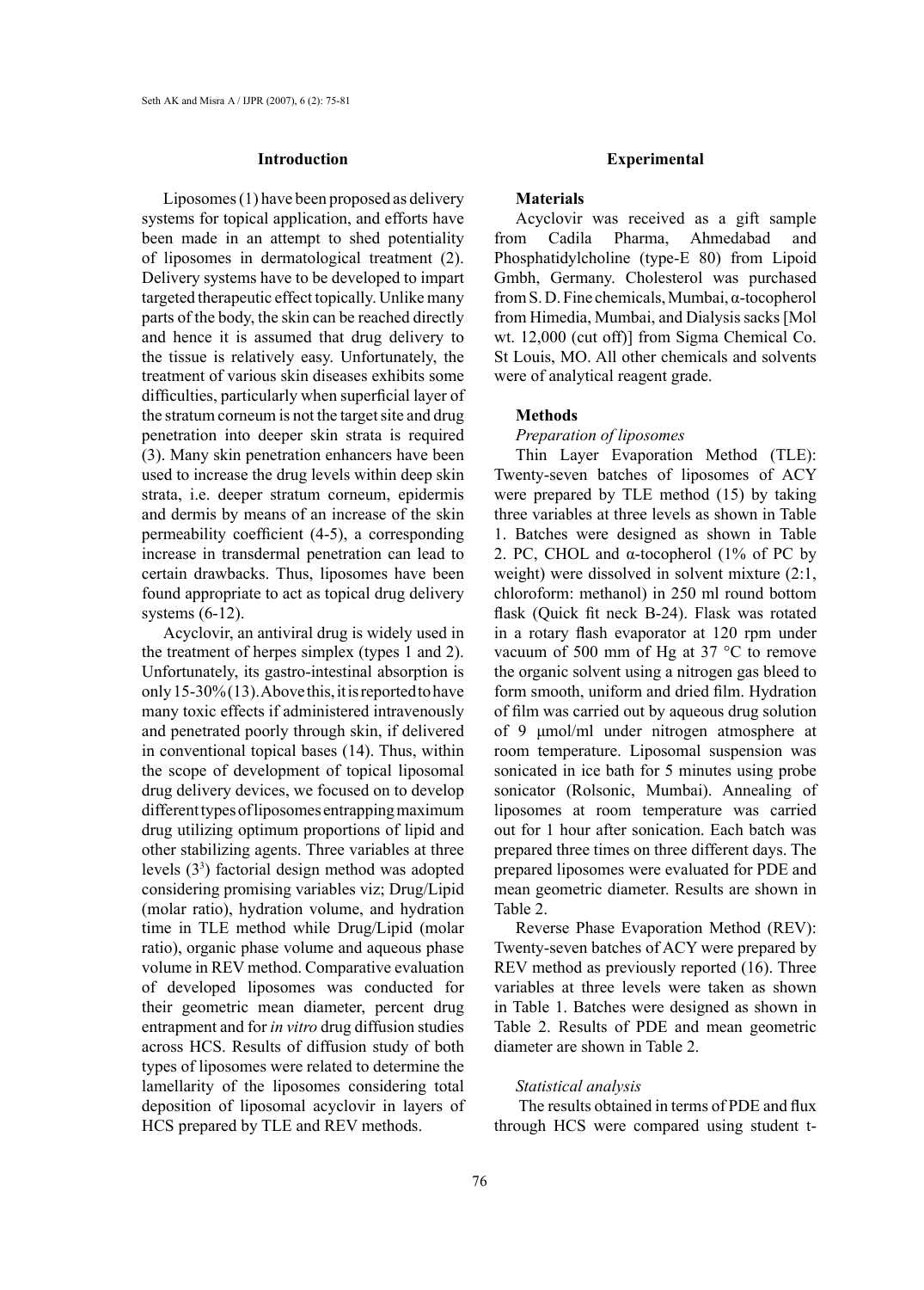| Mathod | Vaciation                 |                  | Leads   |                  |
|--------|---------------------------|------------------|---------|------------------|
|        |                           | Low <sub>1</sub> | Marian. | Hyh              |
|        | 51                        | 14614            | 1:13:7  | 120:10           |
| ᅲ      | Y                         | 3.D and          | 60 mi   | 9.0 mil          |
|        | ч,                        | 11-              | 2 kg    | $3 -$            |
|        | 51                        | 3.D mL           | 6.0 mil | 9.0 mil          |
| IIV    | ч,                        | $10-1$           | 1.1 mil | 20 <sub>rd</sub> |
|        |                           | 1205             | 13:15   | 1405             |
|        | The self-ranged<br>where, | 4                | D       |                  |

**Table 1.** Coded units of 33 factorial design.

<sup>a & f</sup> Drug/PC/CHOL (in molar ratio), <sup>b</sup> volume of hydration medium, <sup>c</sup> hydration time dorganic phase volume, <sup>e</sup> aqueous phase volume

test, and differences were considered significant at p<0.05.

# *Characterization of liposomes*

Dialysis technique was carried out for removing unentrapped ACY from ACY liposomal suspension to determine PDE.

Dialysis Time: Dialysis time was decided by taking highly concentrated ACY solution (5 mg/10 ml) in the dialysis sack as a donor compartment in 200 ml water in a beaker put on magnetic stirrer as a receiver compartment. Samples from receiver compartment were taken periodically till the whole drug was dialyzed from the dialysis sack. The maximum time for the completion of dialysis of ACY from the dialysis sack to the receiver compartment was found to be 4 h. Thus, the dialysis time was decided 4 h to ensure that there is no chance to remain unentrapped drug in the donor compartment.

Determination of PDE: ACY within liposomes was estimated after removing unentrapped ACY by the method of dialysis for 4 h as previously reported (16).

The solution of receptor compartment was estimated for unentrapped ACY at 250 nm using Hitachi U-2000 spectrophotometer. The entrapped drug was separated from the liposomal suspension of donor compartment by modified Bligh-dyer two-phase extraction method (20), which was conducted as follows:

Accurately measured 0.1 ml of liposomal suspension was transferred to 15 ml calibrated centrifuge tube and the volume was made up to 2.5 ml with a 5% w/v sodium chloride solution. 5.0 ml of chloroform was added to the contents of the centrifuge tube followed by vortexing for 2 minutes and centrifuged at 3000 rpm for 15 minutes. The lower chloroform layer was separated using a glass syringe with a long needle and transferred into a 10 ml volumetric flask after passing it through a bed of anhydrous sodium sulphate. The extraction procedure was repeated by adding 2.5 ml chloroform and 2.5 ml of 5%w/v sodium chloride solution in the centrifuge tube already containing 2.5 ml of aqueous solution. The content was vortexed and then centrifuged as earlier and the lower chloroform layer was separated and collected in the same way done after first extraction. 2.5 ml of chloroform was further added to the centrifuge tube already containing 5.0 ml of aqueous solution. The content of centrifuge tube was further extracted in the similar manner and the chloroform layer was separated and collected in the same volumetric flask. The volume of combined chloroform extract was made up to 10 ml, if necessary, with chloroform. The ACY content was estimated in the aqueous layer of the extract after suitably diluting with 5% w/v sodium chloride solution by measuring the absorbance at 250 nm against the reagent blank. The mean PDE of all the batches is recorded in Table 2.

PDE = 
$$
\frac{\text{Drug entrapped}}{\text{Total initial drug added}} \times 100
$$
 (1)

Determination of geometric mean diameter: Samples of ACY liposomes were evaluated for geometric mean diameter after suitable dilution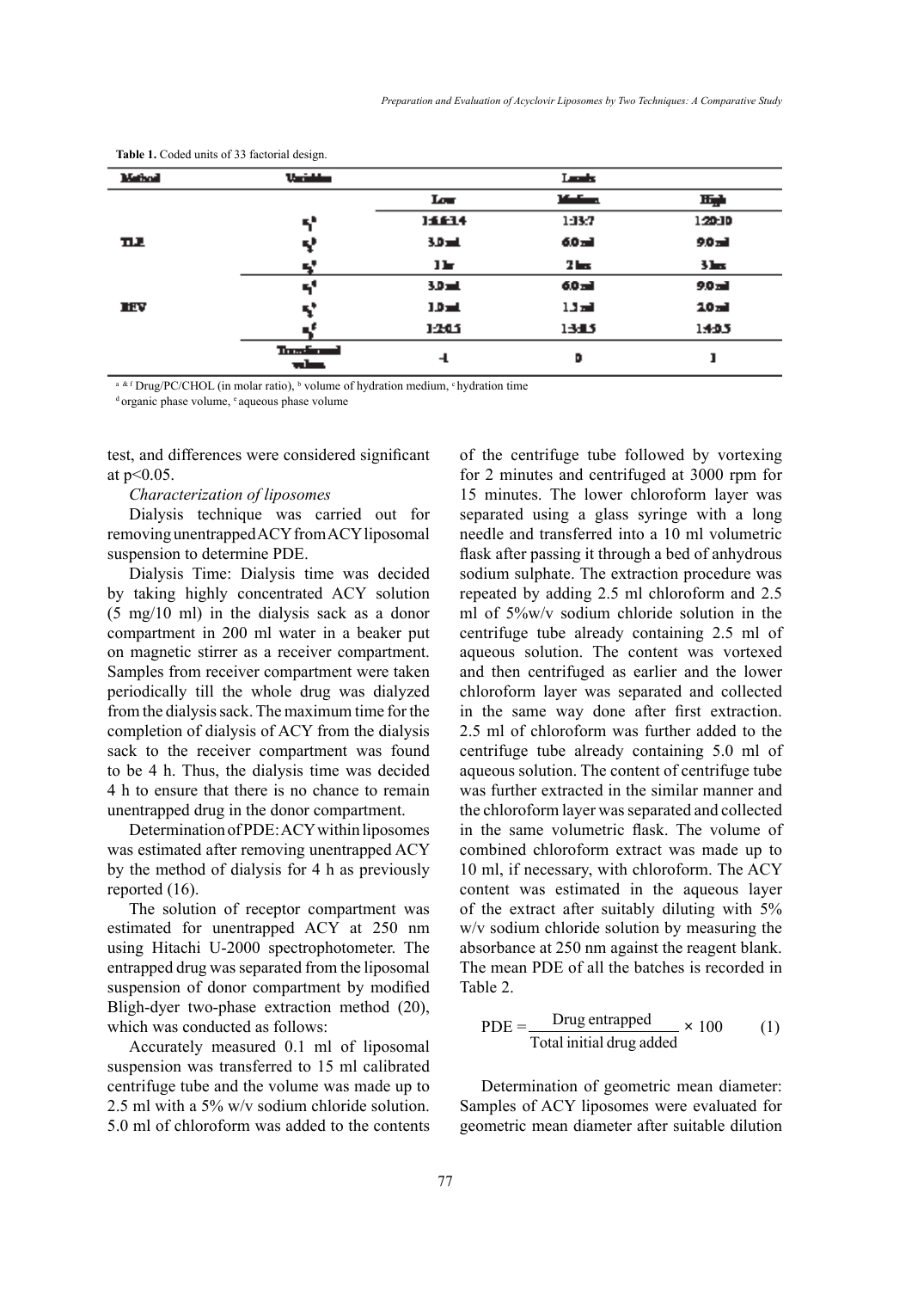| Patrix.<br>N. | Variables |               | PDE (#394) in tipeneers |                          |                    | (س) (س)   |           |
|---------------|-----------|---------------|-------------------------|--------------------------|--------------------|-----------|-----------|
|               | ٦.        | 5             | 5                       | <b>LET</b>               | пљ                 | IIV.      | пљ        |
| ı             | -1        | $\mathbf{-1}$ | $\mathbf{I}$            | ждор                     | 34.3 (LL76)        | ת מפכ     | 3.6 (20)  |
| 2             | ٠         | -1            | -1                      | யமுற                     | 54.1 (L346)        | 3.4 Q.ZJ  | 3.6 (1.8) |
| з             | ı         | -1            | -1                      | 683 (LOSA)               | 37.3 (Q.CIT)       | 33 (20)   | 12 (10)   |
| 4             | -1        | o             | -1                      | 91.1 (1.094)             | 77.6 (LOSS)        | 43 (19)   | 1952)     |
| л             | ٠         | o             | -1                      | 71.0 (LOF7)              | 33.E (0.113)       | 3.4 (20)  | 3.7 (21)  |
| 6             | ı         | ۰             | -1                      | 48.8 (LCF4)              | <b>61.4 (LL76)</b> | 45 (19)   | 43 (1.T)  |
| 7             | -1        | L             | -1                      | 48.6 (LCM)               | 262 (LOT)          | 35 (19)   | 3.2 (1.T) |
| 8             | ٠         | L             | -1                      | ைகுமாற                   | 34.4 (LLJO)        | 44 (1.6)  | 3.5 (20)  |
| 9             | ı         | L             | -1                      | 414 (LIN)                | 44见(画)             | 49 (18)   | 39 (19)   |
| 10            | -1        | -1            | ۰                       | 112 (1894)               | 34.7 (LEE)         | 4.7 (1.8) | 3.4 (21)  |
| $\mathbf u$   | ٠         | -1            | ۰                       | 76.0 (LCP4)              | 483 (LLDO)         | 35 Q I)   | 35 (19)   |
| 12            | ı         | -1            | ۰                       | <u>ብቃ@መብ</u>             | 163 (LON)          | 3.9 (1.8) | 43 (1.6)  |
| 13            | -L        | o             | ۰                       | <b>маршт</b>             | 41.7 (LOT)         | 3.6 (20)  | 3.5 (21)  |
| 14            | ٠         | O             | ۰                       | 742 (LUII)               | 81@LD              | 39 (20)   | 12(10)    |
| 13            | ı         | a             | ۰                       | 40.6(1.377)              | 79.SQLIST)         | 3.7 (21)  | கத        |
| 16            | -1        | L             | ۰                       | 382 (LEU)                | 0000360            | رحمءد     | 3.7 (21)  |
| 17            | ٠         | L             | ۰                       | 720 (LI4I)               | 39.1 (L366)        | 32 (20)   | 43 (1.9)  |
| 18            | ı         | L             | ۰                       | 38.9 (LI.H.)             | கைகளை              | 3.5 Q.T)  | 42(19)    |
| 19            | -1        | -1            | ı                       | <i><b>67.8 (UBA)</b></i> | 279 (LION)         | 3.S (23)  | 3.5 (1.9) |
| 20            | ٠         | -1            | ı                       | 772 Q.XVI)               | 114 (LCII)         | 35 Q.B    | 3.7 (1.8) |
| 21            | ı         | -1            | ı                       | 40.6 (LOF7)              | 11.9 (L11)         | 33 Q.ZJ   | 43 (1.T)  |
| 22            | -1        | o             | ı                       | கையா                     | 36.6 (L 143)       | 33 A Z)   | 3.5 (20)  |
| 23            | ٠         | o             | ı                       | 73.8 (LL41)              | 38.0 (LL30)        | 15(10)    | 40 (18)   |
| 24            | ı         | G             | ı                       | 38.6 (LGSH               | <b>673 (LIMO)</b>  | 3.9 (20)  | 41 (1.8)  |

**Table 2.** Experimental design, PDE and mean geometric diameters of liposomes.

PDE- % drug entrapment, dg- mean geometric diameter, σg-geometric standard deviation, TLEs and REVs - liposomes prepared by TLE and REV method respectively.

by optical microscopy as previously reported (16).

 Volume mean diameter of potential batches: The volume mean diameter of liposomes of the potential batches of each of method (Batch-15 and Batch-2 of TLE and REV method respectively) was determined by laser light diffraction using Malvern Mastersizer. The results are shown in Table 2.

# *In vitro diffusion studies*

Preparation of skin: Human cadaver skin (HCS) was obtained from autopsy at the Faculty of Medicine, M. S. University, Baroda. Doctor of autopsy was requested to supply HCS cleared from subcutaneous fat from the dermal side. It was washed with distilled water, shaved and then stored at-4°C. Full thickness skin pieces

of approximately 6.0 cm<sup>2</sup> area were punched out and were hydrated with diffusion medium (distilled water) 24 h prior to use.

Methodology: A modified diffusion test apparatus (17) with a diffusion area of 5.3 cm2 was used for the diffusion studies. It was validated by benzoic acid disc method (18). Skin specimens were mounted with the epidermal side up at the bottom of the single-chamber. The mounting of the skin was done using Fevi-quick glue at the brim of the diffusion tube to avoid leakage of the test sample and supported with thread crossover the cell. The temperature of the receiver chamber, containing 50 ml of diffusion medium was maintained by thermostatically controlled magnetic stirrer at 37±0.5°C, under continuous stirring at the rate of 50 rpm, in a way that the dermal surface just flushes to the surface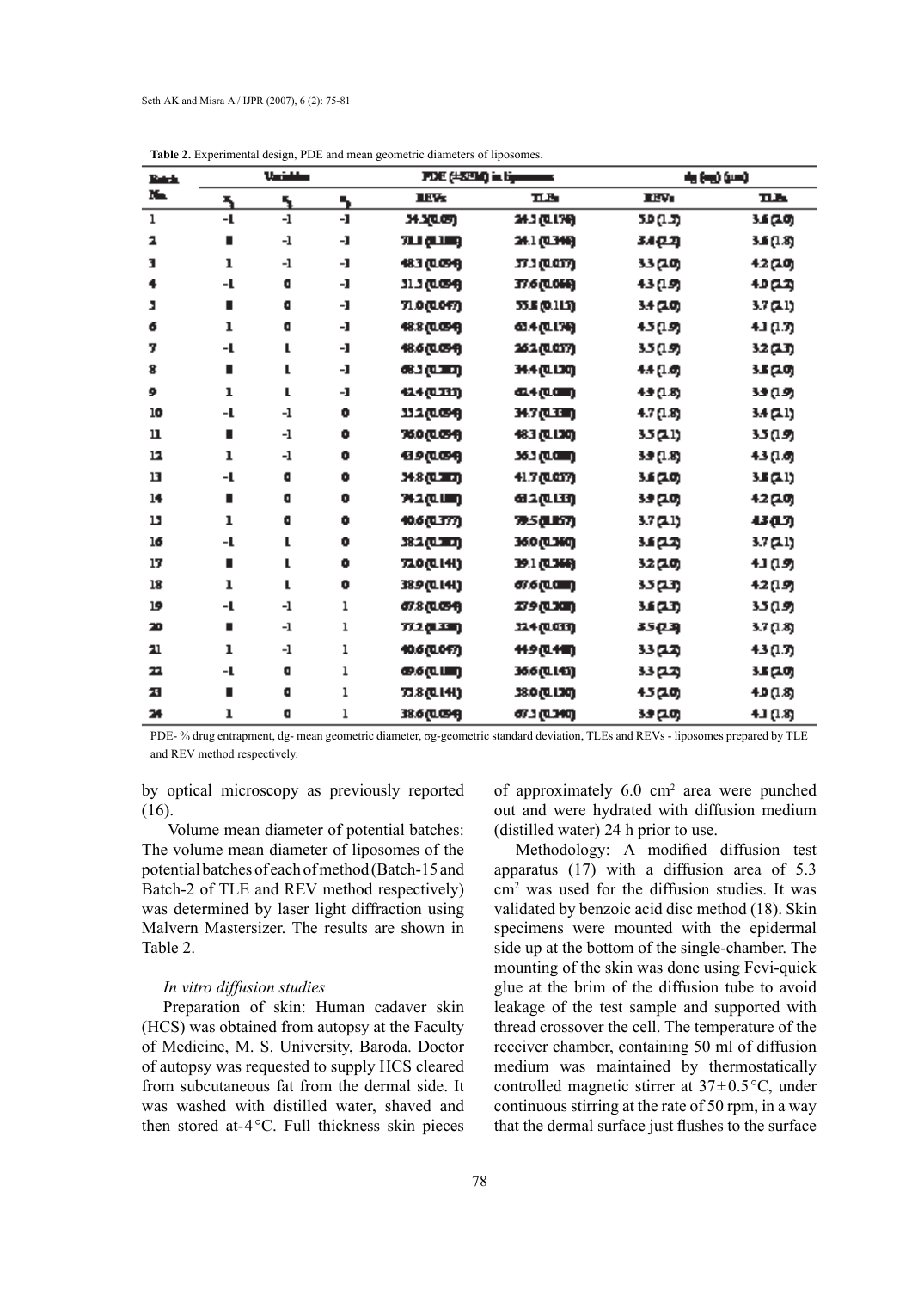of the diffusion fluid. The epidermal surface was left exposed to ambient conditions. The purified liposomal suspensions prepared by TLE and REV methods were added to the epidermal surface. Drug concentration in the receiver chamber was determined by withdrawing samples over time and measuring drug by UV spectrophotometer (Hitachi, Japan) at 250 nm against purified water as a reference. Drug flux (J: in microgram per square centimeter per hour) was calculated from the slope of a plot of regressed drug concentration (μg/ml) versus time, the area of treated skin and volume of the receiver chamber (19). Each study was continued for 72 h, during which the drug in receiver chamber (μg/ml) across HCS was calculated at each sampling time point. The results of the skin penetration of drug by liposomes prepared by TLE and REV methods are shown in Figure 1.

Determination of drug deposition in HCS layers: After completion of diffusion studied for 72 h, the diffusion tube cell was carefully removed and the samples of purified liposomal suspension prepared by TLE and REV remained in the donor compartment was diluted with 10 ml of 5% w/v sodium chloride solution. 1.0 ml of this dispersion was taken in 15 ml centrifuge tube. The drug was extracted by two-phase extraction method as described by Bligh-dyer (20). The concentration of drug was measured at 250 nm against proper reagent blank. The drug estimated on epidermal layer was considered as still available in donor compartment and from the mass balancing of the drug; the drug retained in the skin was calculated.

# **Results and Discussion**

Twenty-seven batches were prepared using three variables at three levels  $(3^3)$  factorial design by TLE and REV methods. The three



major variables selected for TLE method were Drug/PC/CHOL  $(x_1^a)$  in molar ratios, volume of hydration medium  $(x_2^b)$  and hydration time  $(x_3^c)$ while organic phase volume  $(x_1^d)$ , aqueous phase volume  $(x_2^e)$  and Drug/PC/CHOL  $(x_3^f)$  in molar ratios in REV method. All batches were evaluated for PDE and geometric mean diameter. Results are recorded in Table 2. A significant  $(p<0.05)$ variation in PDE was observed in liposomes prepared by both the methods. Liposomes prepared by TLE method entrapped maximum 79.5% (batch 15) drug using Drug/PC/CHOL (in molar ratios) of 1:20:10 while 77.2% (batch 20) and 71.1% (batch 2) PDE were entrapped in liposomes using Drug/PC/CHOL (in molar ratios) of 1:4:0.5 and 1:2:0.5 by REV method respectively. This result revealed that REV method for the preparation of ACY liposomes is better than TLE because it reduces the PC requirement 5 to 10 fold giving nearly same PDE within liposomes. This can be explained on the basis of drug's moderate solubility in water and insolubility in most of all organic solvents. TLE method, which produces multilamellar vesicles (MLVs) possessing small layers of interstitial water. Thus, a large amount of PC can improve the number of lamellae and thereby layers of interstitial water are also increased to entrap more drug or it may also be due to increase in number of liposomes per ml. On the other hand, REV method is suitable to produce either Large unilamellar vesicles (LUVs) or oligolamellar vesicles (OLVs) possessing a large aqueous core in the liposomes. Thus, drug being moderately soluble in water can entrapped in the large aqueous core area surrounded by either single or three or four lipid bilayers with less amount of PC as compared to PC consumed in TLE method.

Variables other than Drug/PC/CHOL in molar ratios in TLE method were volume of hydration medium and hydration time, which were optimized to 6.0 ml and 2.0 h respectively. However, volume of hydration medium less than or more than 6.0 ml may lead to insufficient hydration of lipid bilayers forming fragile liposomes from which drug leaks rapidly during sonication. Similarly, hydration time less than or more than 2.0 h resulted into incompletely Figure 1. ACY diffusion by MLVs and OLVs through HCS. hydrated or excessively hydrated liposomes may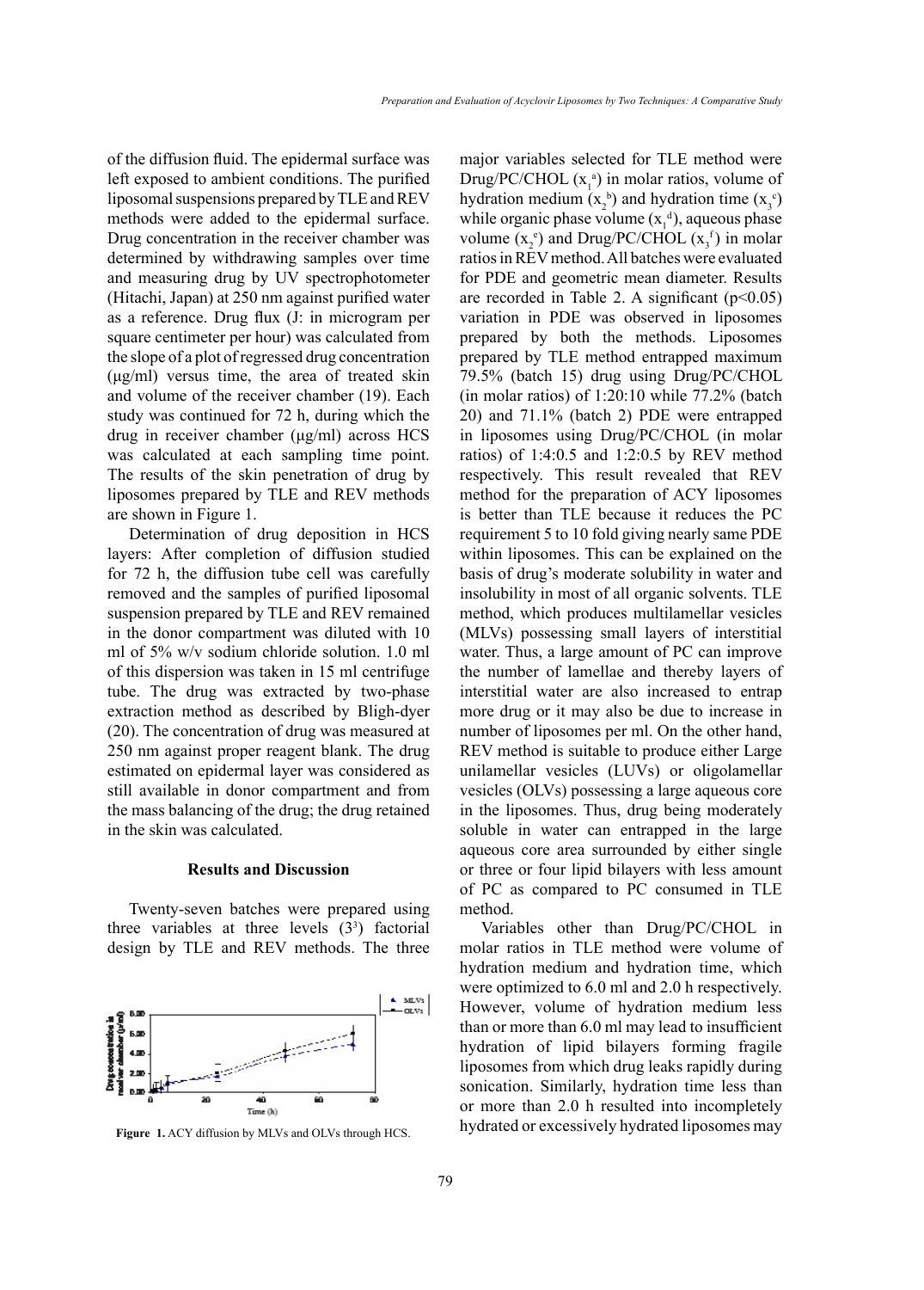**Table 3.** Deposition of ACY in layers of HCS.

|      | TLE.                                       | rev.        |                             |  |
|------|--------------------------------------------|-------------|-----------------------------|--|
| ъы   | <b>The</b><br>HCS after 72<br><b>h (m)</b> | Tыl<br>air. | Ρт.,<br>HES der 72<br>h (n) |  |
| 1390 | 350.7                                      | 1422        | 321.0                       |  |

lead to diffusion of drug from the liposomes and thus affected in decrease of PDE.

The critical evaluation of PDE within liposomes reveals efficiency of REV method. It was observed that high PDE  $($ >70%) was obtained at all levels of Drug/PC/CHOL (in molar ratios) with appropriate ratio of organic to aqueous volumes, which play very crucial role in the formation of emulsion (w/o). The step needs appropriate ratio of aqueous to organic phase to obtain uniformly distributed globules of aqueous phase that are surrounded by layers of lipid on evaporation of organic phase, thereby entrapping large aqueous solution in the core area of the liposomes. Thus, this method was found to be efficient in selecting appropriate ratios of aqueous volume to organic phase volume using high Drug/Lipid ratio to obtain high PDE. The appropriate ratio of organic phase to aqueous phase in the present investigation was found to be 6:1 at all levels of Drug/PC/CHOL (in molar ratios), resulting in slight variation in PDE (batches 2, 11 and 20). Diverting the ratio of organic phase to aqueous phase from 6:1 in other batches reduces the drug entrapment less than 70% and increases more than the 70% on the consumption of more PC. The results signify the importance of the formation of proper emulsion (w/o) before evaporation of organic phase without being affected by the Drug /PC/CHOL (in molar ratios). Thus, REV method can be utilized for the preparation of liposomes with high entrapment of drug with high Drug/lipid ratio as in case of batch-2 in which nearly equivalent amount of drug is entrapped with minimum consumption of PC. This result persuaded us to select batch-2 prepared by REV method for further skin penetration studies. The range of mean geometric diameters of liposomes prepared by TLE method was found to be  $3.2(2.3)$  μm to  $5.4(1.6)$  μm. It was observed

that in TLE method, increase in the proportion of PC increases the size of the vesicles, may be due to increase in the lamellae. But, this was not found in liposomes prepared by REV method where the range of mean geometric diameters was found to be  $3.2(2.0)$  μm to  $5.0(1.5)$  μm. The size of vesicles prepared by REV method was not affected by the increase or decrease of PC proportions but seems to be affected by the factors like organic phase volume to aqueous phase volume resulting in different globule size of aqueous phase in the emulsion.

The results of skin penetration studies with ACY TLEs (batch-15) and REVs (batch-2) are shown in Figure 1 and the flux values are calculated. Each drug formulation was studied six times with HCS. The delivery of ACY through HCS from TLEs was slow, and drug concentration in the receiver chamber reached to 5.4 μg/ml after 72 h; while it was found to be 7.4 μg/ml in same period by REVs. Drug delivery was 1.4 fold more by the REVs than that obtained with TLEs  $(p<0.05)$ . The flux calculated for TLE liposomes across HCS was less  $[0.628(0.046) \text{ µg/cm}^2/h]$  than the flux calculated for REV liposomes [0.785(0.050) μg/cm<sup>2</sup> /h], although the total drug present in the liposomal suspension of TLEs and REVs were 1590 μg and 1422 μg respectively (Table 3). The lower flux across HSC by TLEs may be due to the drug being present in the interstitial water layers of the vesicles, which retains the drug in skin layers equal to 350.7 µg after 72 h (Table 3) but the higher flux across HSC in REVs may be due to the drug being present in the central aqueous core surrounded by single or three to four lipid bilayers. Thus, less quantity of lipids in REVs retains less amount of drug in HSC layers equal to 321 µg (Table 3) for the same period of time. This observation confirms that the TLEs are multilamellar while the REVs are either unilamellar or oligolamellar.

Thus it may be concluded that REV method is better than TLE method for the preparation of ACY liposomes in terms of PDE within the liposomes for the reason drug being moderately water soluble trapped in the aqueous central core of liposomes prepared by REV method. We could achieve higher PDE within liposomes with significantly low Lipid/Drug ratio, saving high